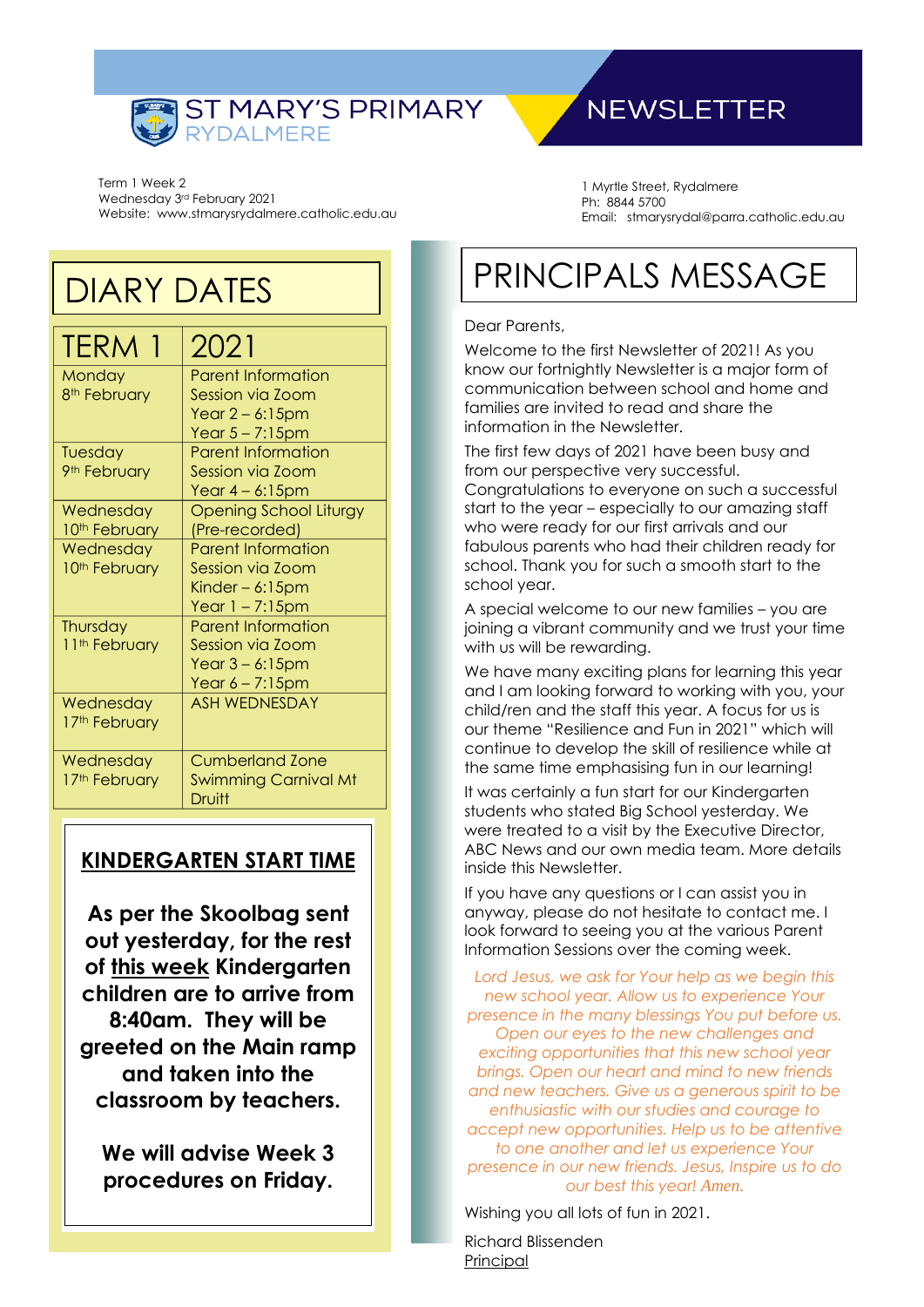#### **SWIMMING CARNIVAL**

On Friday the 29th of January, St Mary's held our twilight swimming carnival at Merrylands Pools. It was a fantastic event, despite the rain and the wind. All 45 participating students displayed excellent sportsmanship, resilience and perseverance. It was wonderful to hear students encouraging and congratulating one another. I would also like to thank all the parents for transporting the students to the event even in back-to-school traffic. It feels great to have sport back on the calendar for 2021.

Antony W (5K) broke a long-held record in the boys 50m backstroke. The record which was held since 2013 was 44.34 seconds and Antony swam the distance at 47.22 seconds. Congratulations Antony on being a St Mary's record holder.

Age Champions are students who had the fastest time in their age group. 2021 Age champions are: 8 years girls- Priscilla M 8 years boys- Marcus R 9 years girls- Amy 9 years boys- James F 10 years girls- Molly L 10 years boys-Antony W 11 years girls- Esther L 11 years boys- Michael K

### **LIBRARY NEWS**

As you know, every year we purchase new and exciting books for the children to borrow from the Library. We are now looking for parents to help cover these new books with contact. If you are able to volunteer your time to help out, please see Lia in the Library on Monday, Tuesday or Wednesday. Your help with this is much appreciated.

## *BIRTHDAY CELEBRATIONS*

J

*January 1 Luca A January 2 Oscar L January 4 Benjamin Y January 5 Oscar N January 6 Eliza S*

*January 7 Alyssa M January 8 Nevaeh B*

*January 10 Riley W January 11 Cecilia H*

*January 12 Mya C*

*January 14 Ethan C January 15 Emma B January 16 William S January 17 Lucas N January 19 Heidi W January 20 Enya L*

*January 21 Anson Y January 22 Louie H*

*January 23 Chloe G*

*January 24 Portia T*

*January 27 Ryder A January 28 Jessica B January 29 Olivia-Rose B*

*January 30 Arsh K*

*February 1 Anahita W February 2 Catherine K*

*February 6 Jordan H*

*Neel K Mia L Xavier B Alyssa T Hope E Zara N Sara S January 13 Benjamin L Zachary C Hayon K Jenny L Priscilla M Oscar G Hyun S*

*February 3 Oliver T Romeo D February 4 Jahzara F Justin H Ailish M*

*We would like to wish all of these children a very happy birthday!!*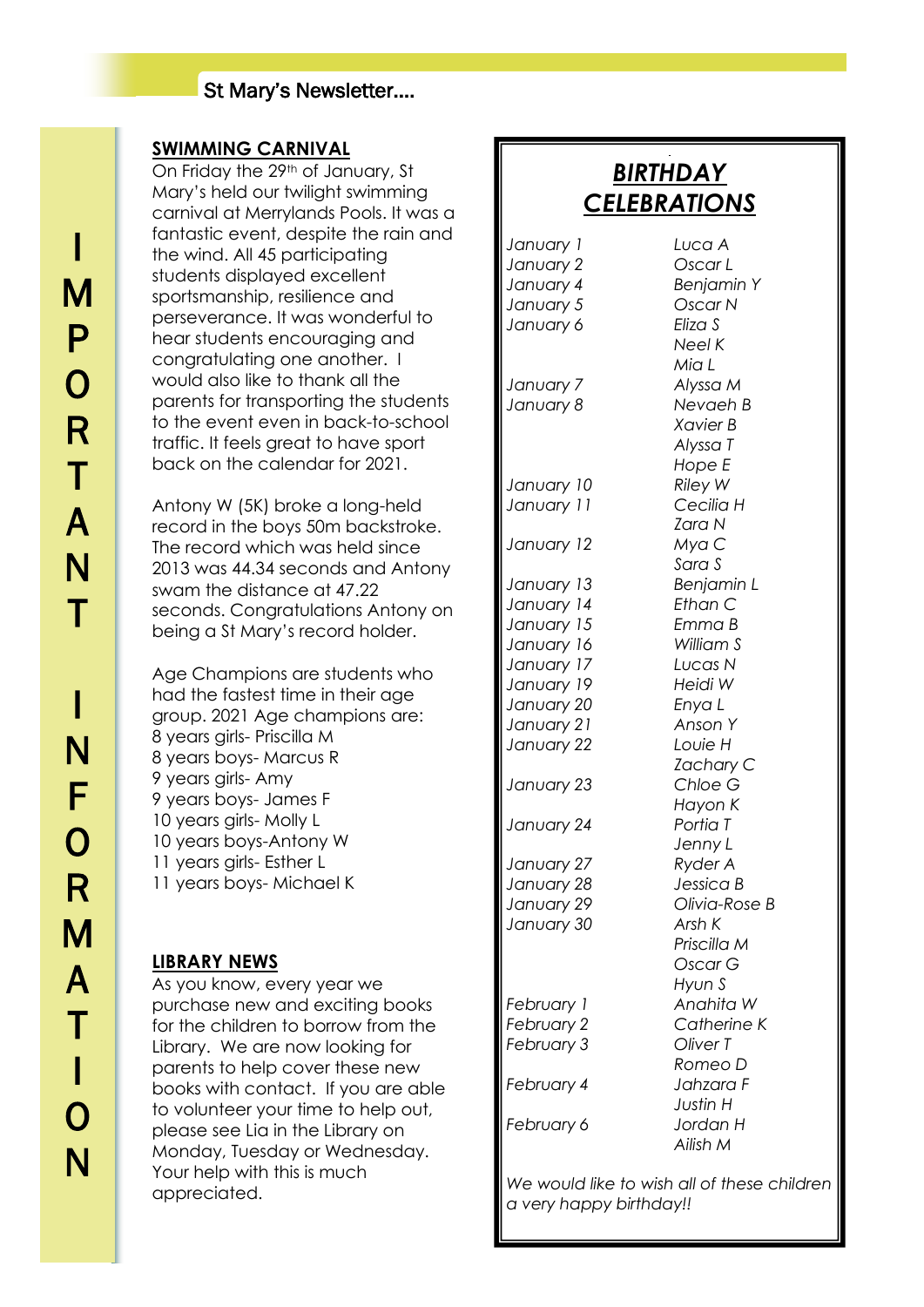# FROM MR BLISSENDEN…

#### **SPECIAL VISITORS FOR OUR KINDERGARTEN'S FIRST DAY**

Mr Greg Whitby, the Executive Director of Catholic Education, Diocese of Parramatta was on hand yesterday to meet and greet some of our Kinder students and their families as they dropped their child / children off for their first day. Some of our students were featured on ABC's news bulletin last night after they were interviewed about starting school. It was certainly a fun experience for everyone!







#### **SAFER INTERNET DAY**

On Safer Internet Day (Tuesday 9th February) the world comes together with a shared vision of making online experiences better for everyone. The theme is "start the chat" and our students will engage in a number of different activities to promote being safe while on the Internet. A number of parent events have also been organised by the e-Safety Commissioner.



#### **PARENT INFORMATION NIGHTS**

Due to current restrictions our 'Meet the Teacher' / 'Parent Information Nights' will be held virtually.

A Skoolbag notification with the Zoom link will be shared shortly. The dates and times of each grade session is shown below:

| Monday 8th                | $6.15$ pm = Year 2<br>$7.15$ pm = Year 5                              |
|---------------------------|-----------------------------------------------------------------------|
| Tuesday 9th               | $6.15$ pm = Year 4                                                    |
| Wednesday 10th            | $6.15$ pm = Kinder<br>$7.15 \text{pm} = \text{Year}$                  |
| Thursday 11 <sup>th</sup> | $6.15 \text{pm} = \text{Year} 3$<br>$7.15 \text{pm} = \text{Year } 6$ |

#### **ST MARY'S MOTHERS GROUP & PLAYGROUP**

Calling all mums of children 0-5 years old! Come and join us for our playgroup session starts on **Tuesday, 9 February at 9.30am** in the Parish Hall (access from Myrtle Street).

Playgroup will run weekly during the school term. Pop in for a chat, a coffee and make new friends. We hope to see you there! For further information contact Natalie at [nhochbaum@hotmail.com](mailto:nhochbaum@hotmail.com) or 0418 600 358 who will ensure to adhere to COVID protocols.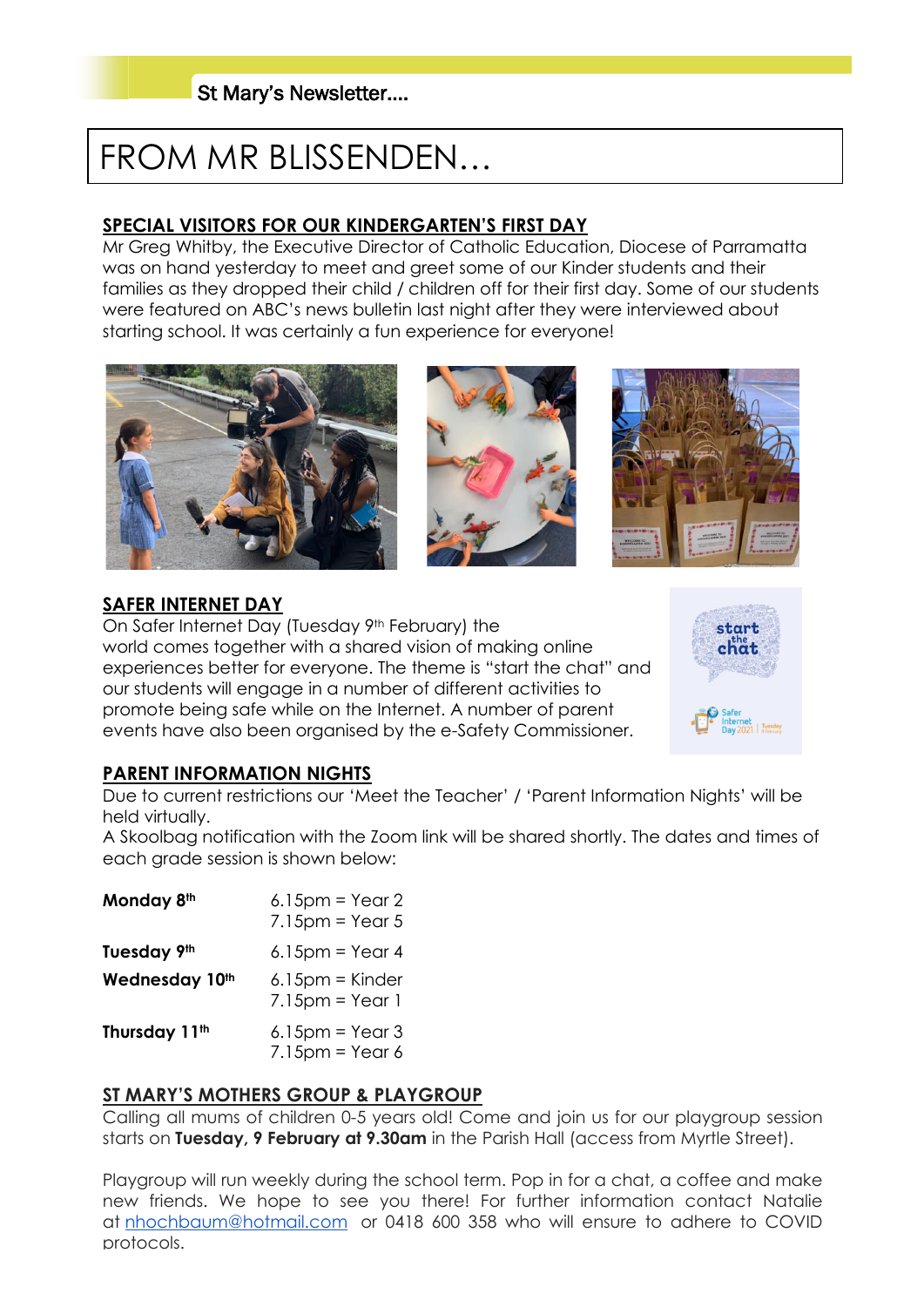# IMPORTANT INFORMATION…

| <b>GRADE</b>      | <b>SPORT DAYS</b>           | <b>LIBRARY DAYS</b> |  |
|-------------------|-----------------------------|---------------------|--|
| Kindergarten      | Thursday and Friday         | Wednesday           |  |
| Year 1            | Wednesday and Thursday      | Tuesday             |  |
| Year 2            | Wednesday and Friday        | Thursday            |  |
| Year <sub>3</sub> | Thursday                    | Thursday            |  |
| Year 4            | <b>Tuesday and Thursday</b> | Thursday            |  |
| Year 5            | <b>Tuesday and Friday</b>   | Thursday            |  |
| Year 6            | Friday                      | Wednesday (6K)      |  |
|                   |                             | Tuesday (6L)        |  |

#### **STAFF LIST FOR 2021**

| KINDERGARTEN            | Samantha Brimfield / Katrina Beggs / Katarina Tomasic                                                                                                                                                                                                          |                                                                                           |  |  |  |
|-------------------------|----------------------------------------------------------------------------------------------------------------------------------------------------------------------------------------------------------------------------------------------------------------|-------------------------------------------------------------------------------------------|--|--|--|
| YEAR 1                  | Emma Atkinson / Nicole Dallas / Christine Morgan                                                                                                                                                                                                               |                                                                                           |  |  |  |
| YEAR <sub>2</sub>       | Fiona Mead / Rachael Menday                                                                                                                                                                                                                                    |                                                                                           |  |  |  |
| YEAR <sub>3</sub>       | Maree Jordan / Adele Violaris / Erica Rheinberger                                                                                                                                                                                                              |                                                                                           |  |  |  |
| YEAR 4                  | Amanda Day / Taylor Chandler / Michelle Dennis                                                                                                                                                                                                                 |                                                                                           |  |  |  |
| YEAR <sub>5</sub>       | Amanda Gierek / Vincent Knight / Christine Morgan                                                                                                                                                                                                              |                                                                                           |  |  |  |
| YEAR 6                  | Belinda Kirkness / Troy Loudon / Jana Clarkson                                                                                                                                                                                                                 |                                                                                           |  |  |  |
| <b>RFF TEAM</b>         | Michelle Dennis—Music / Stephanie Speranza - Sport                                                                                                                                                                                                             |                                                                                           |  |  |  |
| <b>DIVERSITY TEAM</b>   | <b>Trish Waterhouse</b><br>Dianne Woods<br>Dianne Sabat<br>Lia Radocchia<br><b>Pauline Davison</b>                                                                                                                                                             | Rosemarie Gosper<br>Helen Lupis<br>Helen Boerma<br><b>Maree Elias</b><br>Katarina Tomasic |  |  |  |
| <b>LIBRARY TEAM</b>     | Lia Radocchia / Angela Karam                                                                                                                                                                                                                                   |                                                                                           |  |  |  |
| <b>OFFICE TEAM</b>      | Susan Albertini<br>Angela Karam                                                                                                                                                                                                                                | <b>Stacey Crismale</b><br>Kristine Muir                                                   |  |  |  |
| <b>MAINTENANCE TEAM</b> | <b>Barry Lincoln</b>                                                                                                                                                                                                                                           |                                                                                           |  |  |  |
| <b>LEADERSHIP TEAM</b>  | Richard Blissenden-Principal<br>Rosemarie Gosper-Assistant Principal<br>Vincent Knight-Religious Education Coordinator<br>Emma Atkinson-Leader of Learning-Mathematics<br>Amanda Day-Leader of Learning-Literacy<br>Maree Jordan-Learning Technologies Support |                                                                                           |  |  |  |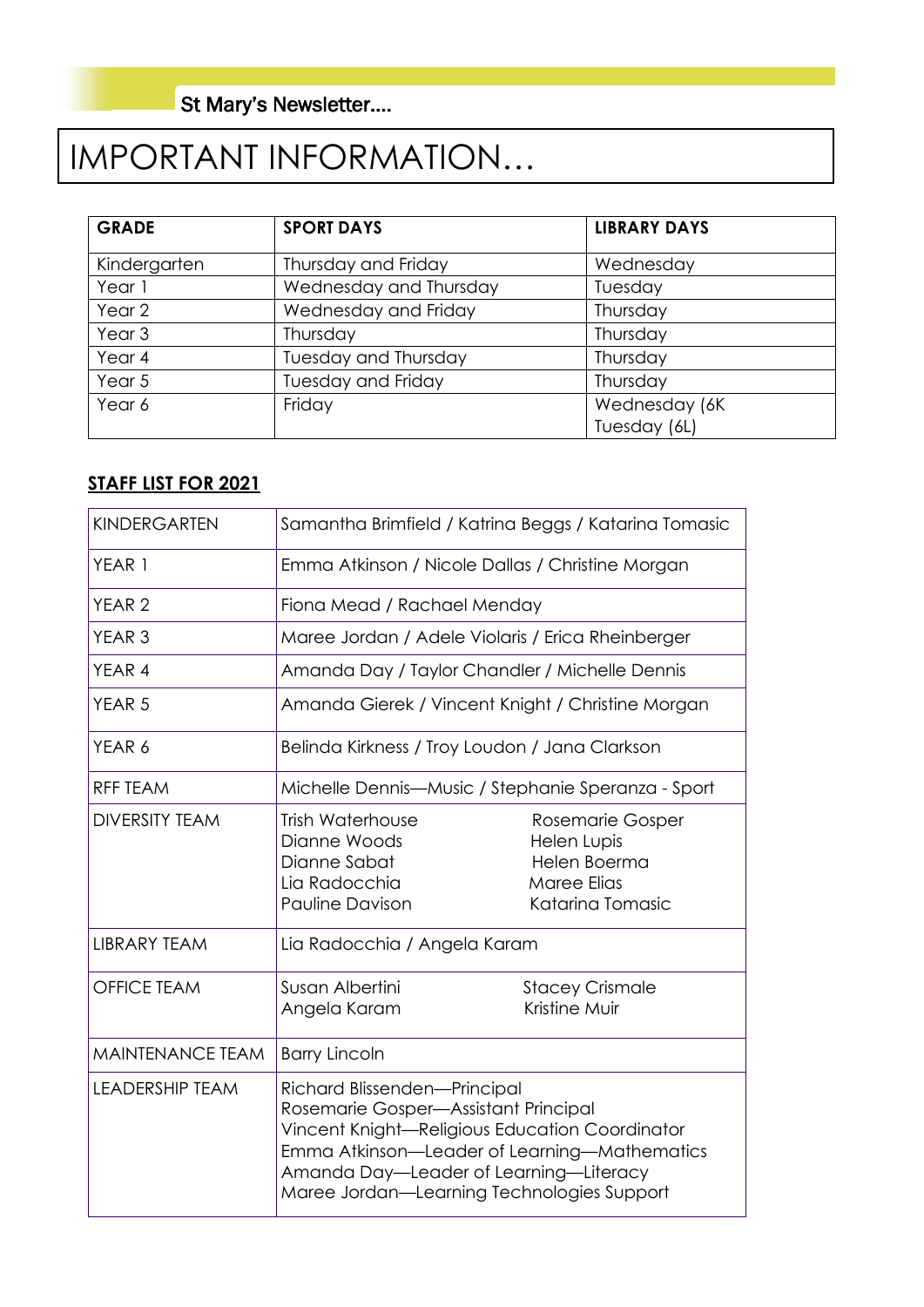# TOP TIPS FOR STARTING THE YEAR…

I shared the following 'top tips' last year – but they are very relevant as we start a new school year – I hope you are able to use them in the coming days and weeks.

1. *Ask about your child's day*. Stay involved in your child's education, beyond helping with homework. Even small things, like asking a child what happened at school, can be the difference between a child who unplugs at the end of the day and one who continues thinking about what they learned. Give them the kind of feedback that acknowledges and respects their feelings, so they know you are really hearing them.

2**.** *Let your child see you making mistakes*. Parents are their child's first teacher and their lifetime teacher. Part of being a teacher is teaching your child how to deal with making mistakes. Let them see that you can make mistakes and deal with it so they will understand it's not a big deal and they can cope when they trip up.

3. *Keep up to date with what is happening at school.* Check for the Newsletter each fortnight and read through all the information, note important dates on your family calendar or in your electronic calendar. You can also follow what is happening on our website and by using the SkoolBag app. Show your child you value education and they will too.

4. *Don't tell your child that you weren't good at school* ("I was never a good speller" or "I was couldn't do maths"). Some parents might feel intimidated by the thought of talking with their children about maths, especially in the upper grades, but maths is here to serve you, not to trip you up. Maths should make life easier, and mastery can start at home with parents showing that they're not frightened by numbers. Make learning fun!

5. *Get organised with a colour-coded system and a checklist.* Older students are expected to be more independent and manage their assignments themselves, but as they transition from primary school to high school, they might find it hard to keep track of everything. Try using colour-coordinated folders and notebooks to help children keep their material for different subjects organised. Keep a written checklist by their school bags so they can make sure they have packed everything they need.

6**.** *Don't compare your child with others.* Don't put pressure on children to be just like others. There's no such thing as the child that's like every other child. They are all different. They all have strengths and weaknesses, they all have talents and challenges.

7. *Help your child make connections to literature.* To help your child get the most out of books, focus on problem-solving, social skills and life experience. Take your child to the zoo (life experience). Teach them to ask an adult for help if they lose something (problemsolving) or to hold the door for others (social skills). With skills like these, children will be able to relate their own life experiences to those of book characters, improving their comprehension. If they don't have these life experiences, when they are asked to make deeper connections to reading material, it's hard for them.

8. *Don't do everything for your child.* Sometimes it's faster to do things yourself than wait for your children to complete a task. But having everything done for them means they don't learn take care of themselves. Empower your children to think for themselves and be more responsible for themselves.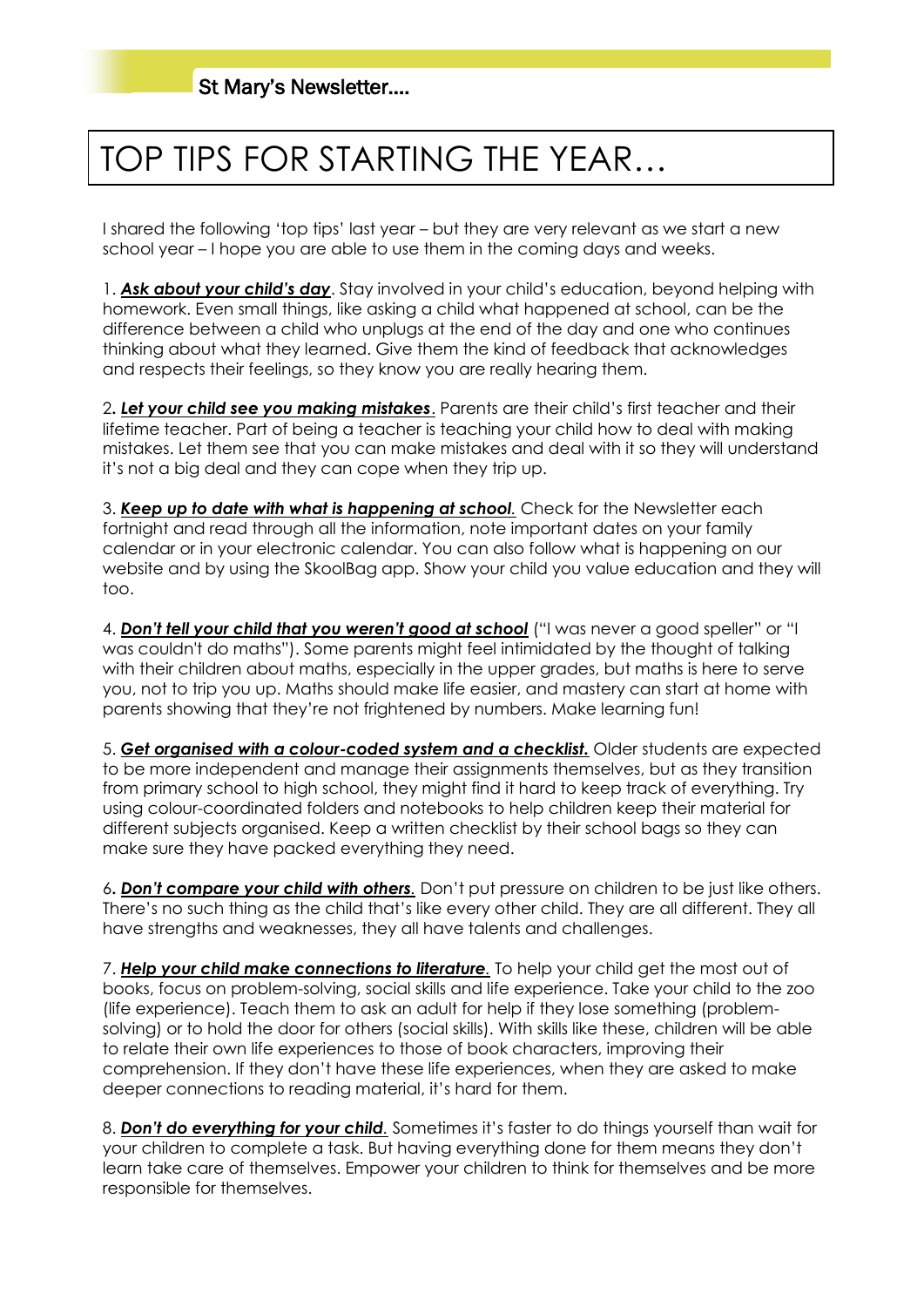# TERM 1 PLANNER AT A GLANCE…

| <b>WEEK</b>                     | <b>MONDAY</b>               | <b>TUESDAY</b>                           | <b>WEDNESDAY</b>                             | <b>THURSDAY</b>                         | <b>FRIDAY</b>                                | <b>SAT/SUN</b>                   |
|---------------------------------|-----------------------------|------------------------------------------|----------------------------------------------|-----------------------------------------|----------------------------------------------|----------------------------------|
| Week 1                          | 25 <sup>th</sup>            | 26 <sup>th</sup><br><b>Australia Day</b> | 27 <sup>th</sup><br><b>Teachers Commence</b> | 28 <sup>th</sup><br>MAIs                | 29th<br>Yr 1 to 6 Commence                   | 30th /31st                       |
| <b>Jan25 -</b><br><b>Jan 31</b> |                             | Holiday                                  | <b>MAIs</b>                                  |                                         | Swimming Carnival                            |                                  |
|                                 |                             |                                          |                                              |                                         | $5 - 7$                                      |                                  |
| Week 2<br>$Feb 1 -$             | 1 <sup>st</sup>             | 2 <sub>nd</sub><br><b>All Kinders</b>    | 3 <sup>rd</sup><br><b>Band resumes</b>       | 4 <sup>th</sup>                         | 5 <sup>th</sup>                              | 6 <sup>th</sup> /7 <sup>th</sup> |
| Feb <sub>7</sub>                |                             | Commence                                 |                                              |                                         |                                              |                                  |
|                                 |                             |                                          |                                              |                                         |                                              |                                  |
| Week 3                          | 8 <sup>th</sup><br>Parent   | 9 <sup>th</sup><br>Parent                | 10 <sup>th</sup><br>Opening School Liturgy   | 11 <sup>th</sup><br>Parent Information  | 12 <sup>th</sup>                             | $13^{th}/14^{th}$                |
| $Feb 8 -$<br>Feb <sub>14</sub>  | Information<br>sessions     | Information<br>sessions                  | (pre-recorded)                               | sessions<br>6:15pm-Year 3               |                                              |                                  |
|                                 | 6:15pm-Year 2               | 6:15pm-Year 4                            | Parent Information                           | 7:15pm-Year 6                           |                                              |                                  |
|                                 | 7:15pm-Year 5               |                                          | sessions<br>6:15pm-Kinder                    |                                         |                                              |                                  |
|                                 |                             |                                          | 7:15pm-Year 1                                |                                         |                                              |                                  |
| Week 4                          | 15 <sup>th</sup>            | 16 <sup>th</sup>                         | 17 <sup>th</sup>                             | 18 <sup>th</sup>                        | 19 <sup>th</sup>                             | 20th/21st                        |
| $Feb 15 -$                      |                             |                                          | Ash Wednesday                                |                                         |                                              |                                  |
| Feb <sub>21</sub>               |                             |                                          | <b>Cumberland Zone</b>                       |                                         |                                              |                                  |
|                                 |                             |                                          | <b>Swimming Carnival</b><br>Mt Druitt Pool   |                                         |                                              |                                  |
|                                 |                             |                                          |                                              |                                         |                                              |                                  |
| Week 5                          | 22 <sup>nd</sup>            | 23 <sup>rd</sup>                         | 24 <sup>th</sup>                             | 25 <sup>th</sup>                        | 26 <sup>th</sup>                             | 27th/28th                        |
| $Feb 22 -$                      |                             |                                          |                                              |                                         |                                              |                                  |
| Feb <sub>28</sub>               |                             |                                          |                                              |                                         |                                              |                                  |
| Week 6                          | 1 <sup>st</sup>             | 2 <sub>nd</sub>                          | 3 <sup>rd</sup>                              | 4 <sup>th</sup>                         | 5 <sup>th</sup>                              | 6 <sup>th</sup> /7 <sup>th</sup> |
| Mar $1 -$<br>Mar 7              |                             |                                          |                                              |                                         | Staff Prayer 8:30am                          |                                  |
|                                 |                             |                                          |                                              |                                         |                                              |                                  |
| Week 7                          | 8 <sup>th</sup><br>Catholic | gth<br>Diocesan                          | 10 <sup>th</sup>                             | 11 <sup>th</sup>                        | 12 <sup>th</sup><br>OPEN DAY for new         | $13^{th}/14^{th}$                |
| Mar $8-$<br><b>Mar 14</b>       | Schools                     | Swimming                                 |                                              |                                         | families                                     |                                  |
|                                 | Week                        | Blacktown                                |                                              |                                         |                                              |                                  |
|                                 |                             |                                          |                                              |                                         |                                              |                                  |
| Week 8                          | 15 <sup>th</sup>            | 16 <sup>th</sup>                         | 17 <sup>th</sup>                             | 18 <sup>th</sup>                        | 19 <sup>th</sup>                             | $20^{th}/21^{st}$                |
| Mar $15 -$<br><b>Mar 21</b>     |                             |                                          | Year 6 Canberra<br>Excursion                 | Year 6 Canberra<br>Excursion            | Year 6 Canberra<br>Excursion                 |                                  |
|                                 |                             |                                          |                                              |                                         |                                              |                                  |
| Week 9                          | 22 <sup>nd</sup>            | 23 <sup>rd</sup>                         | 24 <sup>th</sup>                             | 25 <sup>th</sup>                        | 26 <sup>th</sup>                             | 27th/28th                        |
| Mar $22 -$                      |                             | NAPLAN online<br>practice test           | <b>NAPLAN Online Practice</b><br>Test        | <b>NAPLAN</b><br>Coordinated            | <b>NAPLAN Online</b><br><b>Practice Test</b> |                                  |
| <b>Mar 28</b>                   |                             |                                          |                                              | <b>Practice Test</b><br>11:30 (Writing) |                                              |                                  |
|                                 |                             |                                          |                                              |                                         |                                              |                                  |
| <b>Week</b>                     | 29 <sup>th</sup>            | 30 <sup>th</sup>                         | 31 <sup>st</sup>                             | 1 <sup>st</sup>                         | 2 <sub>nd</sub>                              | 3 <sup>rd</sup> /4 <sup>th</sup> |
| 10                              | 3WIs                        | 3WIs                                     | 3WIs                                         | Term 1 Concludes                        | <b>GOOD FRIDAY</b>                           | <b>EASTER</b>                    |
| Mar $29 -$                      |                             |                                          |                                              | <b>HOLY</b>                             |                                              | <b>SUNDAY</b>                    |
| Apr 1                           |                             |                                          |                                              | <b>THURSDAY</b>                         |                                              |                                  |